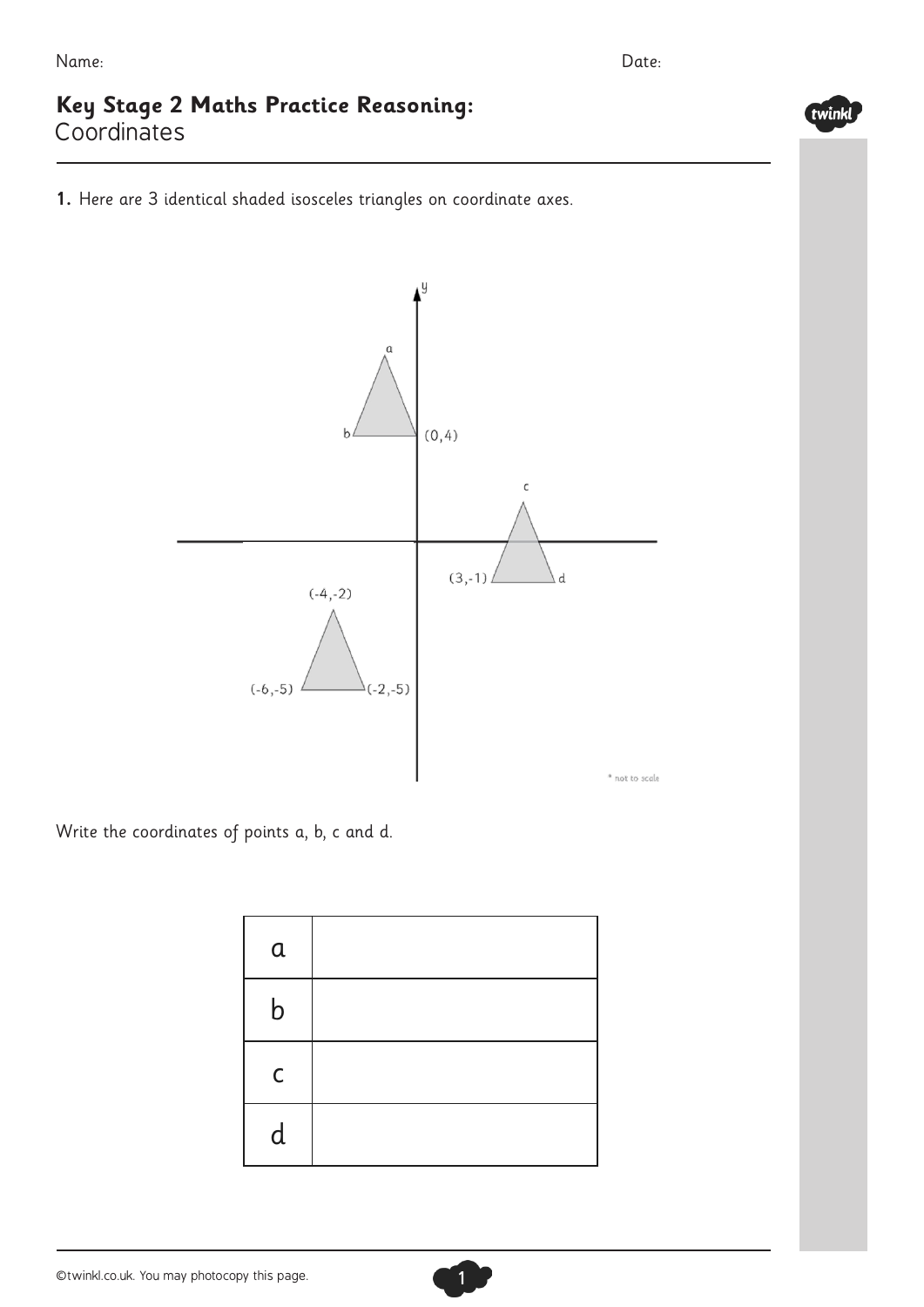**2.** Here is a pattern made from 4 identical shaded squares on coordinate axes.



Write the coordinates of points a, b, c and d.

| $\mathfrak a$ |  |
|---------------|--|
| b             |  |
| $\mathsf C$   |  |
| d             |  |

©twinkl.co.uk. You may photocopy this page. 2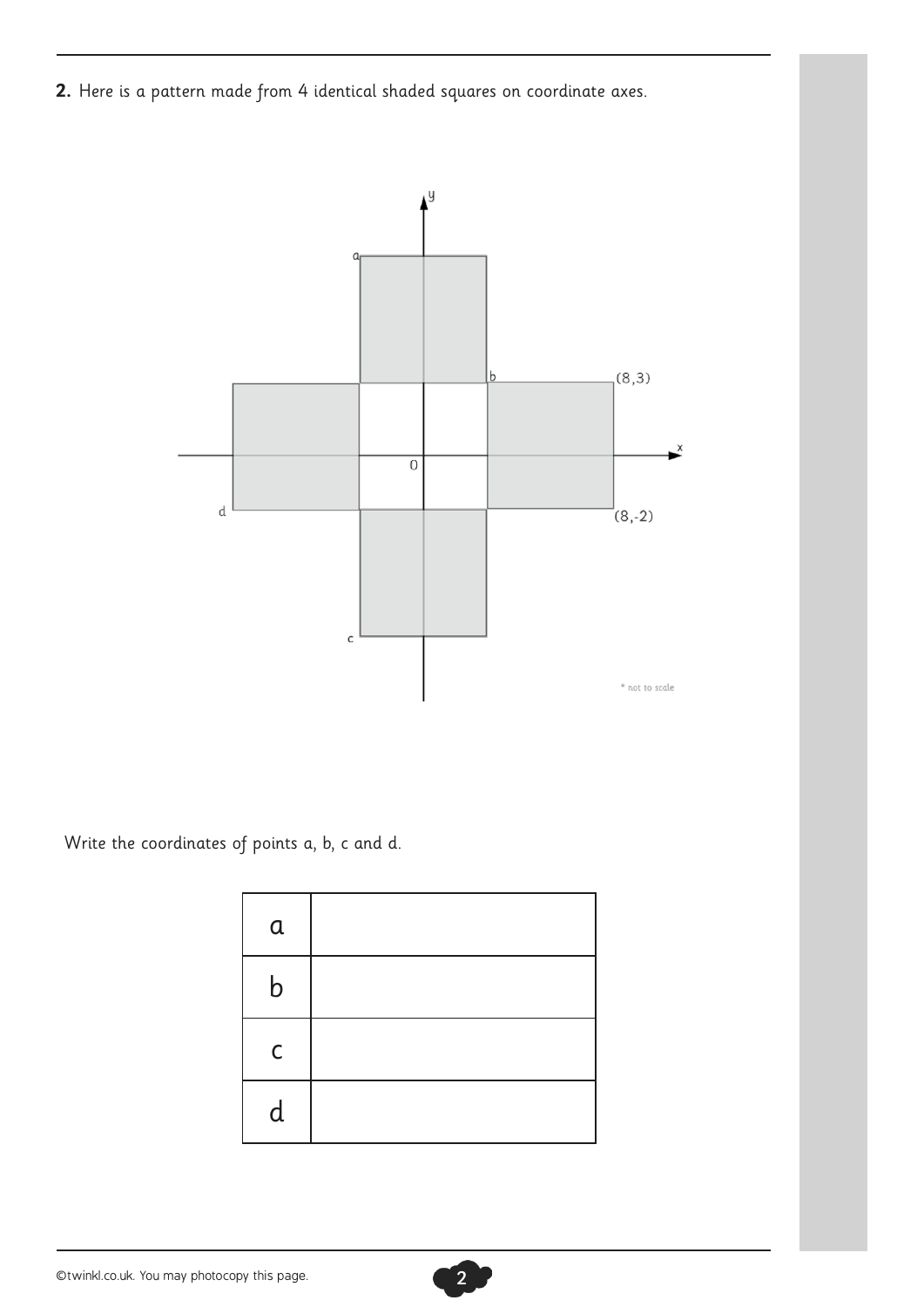**3.** Here are 2 identical shaded parallelograms on coordinate axes.



Write the coordinates of points a, b, c and d.

| $\alpha$    |  |
|-------------|--|
| b           |  |
| $\mathsf C$ |  |
| d           |  |

©twinkl.co.uk. You may photocopy this page. 3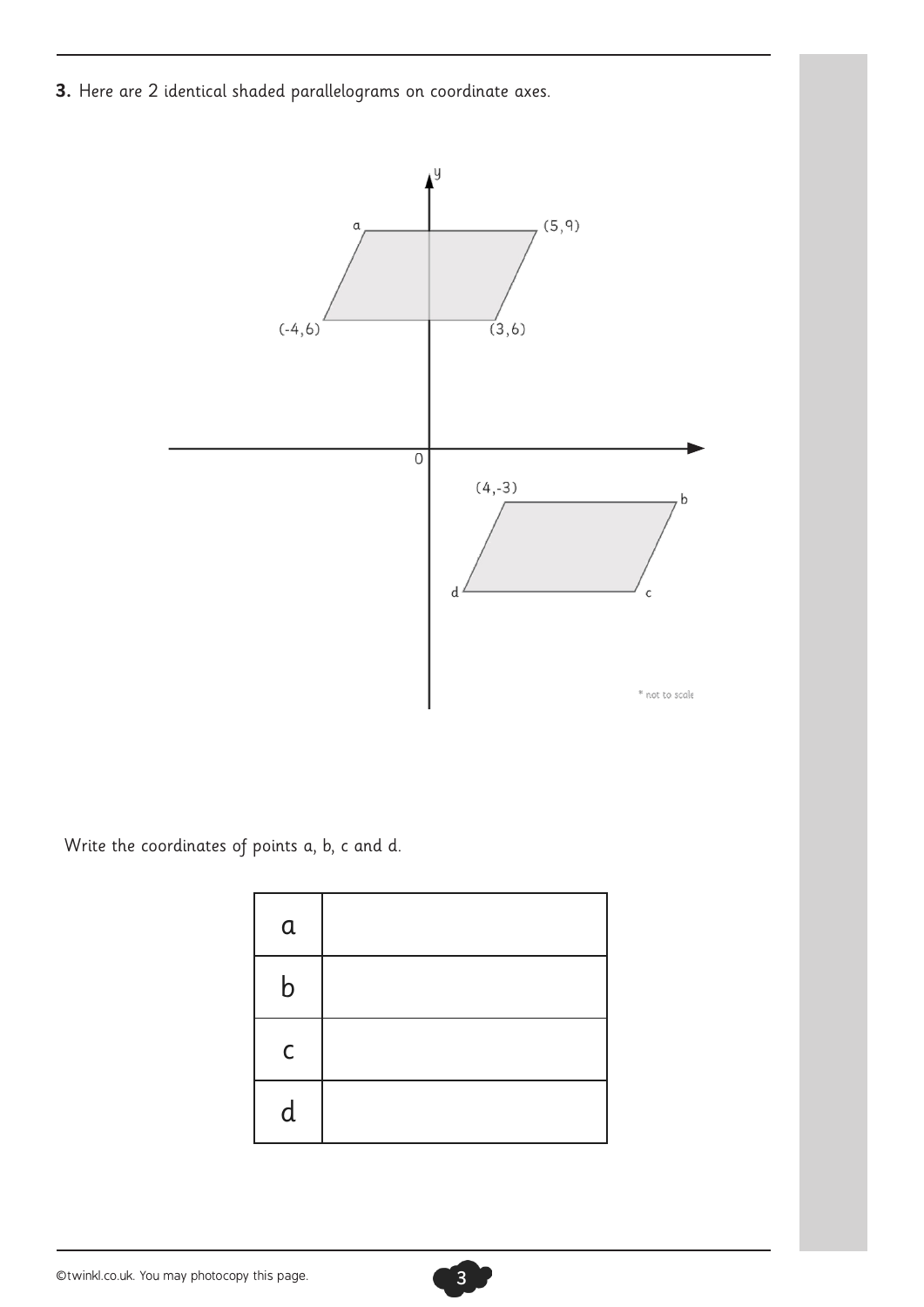**4.** Here is a pattern made from 4 identical shaded rectangles on coordinate axes.



Write the coordinates of points a, b, c and d.